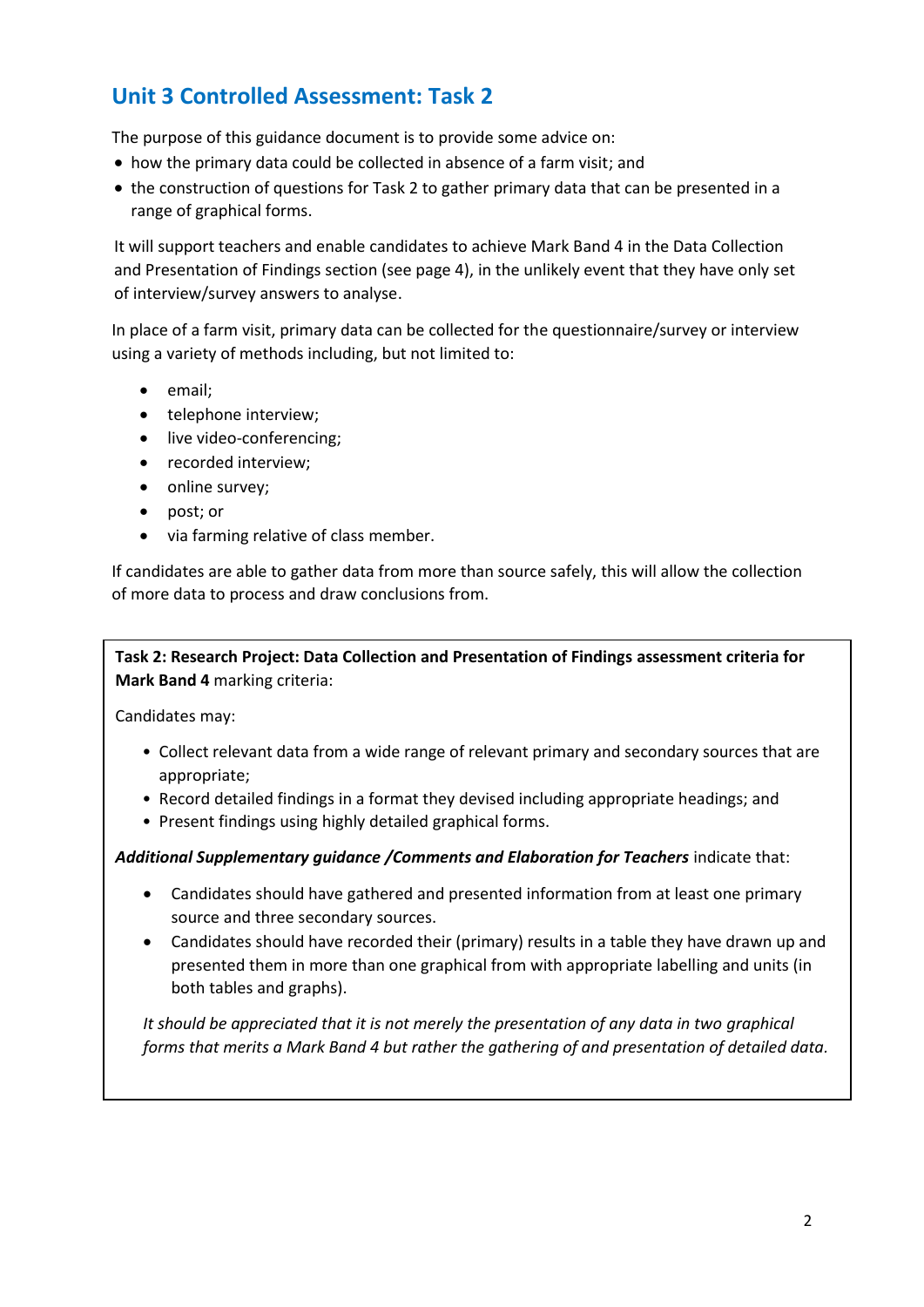#### **Gathering Information and Data**

The aim of the secondary research is to give a thorough understanding of the topic and identify an area of focus for the Task. Quality secondary research will identify the key topics for investigation and also identify appropriate and relevant typical/bench mark values and hence allow survey/interview questions to be devised that require a *quantified* response from the respondent.

Questions that need a quantified response from the respondent will be appropriate for graphical presentation. The nature of the information gathered will determine the relevant form of graphical presentation i.e. which type of graph should be used to present the data.

Typically the main types of questions that are used are:

- Closed-ended questions. Eg. Yes/No response
- Open-ended questions/free response questions.
- Rating questions.

A range of question types should be employed to gain a detailed insight into the farm enterprise or topic under investigation.

The number and type of questions generated are therefore central to the gathering of quality information and will be based on the level of understanding of the topic obtained from the review of secondary sources in the planning section.

Thought should be given to how the data gathered will be presented in the devising of the questions i.e. will they enable data to be collected that can be presented in more than one graphical form (Mark Band 4).

## **Presenting Information and Data**

Typically the main graph types employed to present data in a biological context are bar charts, pie charts and line graphs, but may also include other forms of graphical presentation such as scatter graphs and histograms for example.

# **Examples of using three types of graph to display a variety of information linked to agricultural topics.**

- **Bar chart** to show numbers that are independent of each other. For example: The birthweight of bull calves v heifer calves; the daily live weight gain of bull calves v steers v heifers; the carcass weight of steers and heifers at slaughter; the milk yield of a cow and lactation number.
- **Pie chart** to show you how a whole is divided into different parts. For example the relative proportions of inputs to the cost of production eg. Livestock enterprise: Food, fertiliser, medicines etc. Crops enterprise: seed, fertiliser, sprays etc.
- **Line graph** to show you how numbers have changed over time, weekly, monthly or annually etc. They are used when you have data that are connected, to show trends. Example data might include things like the kg of N fertiliser (kg/ha) applied to grazing ground each month. The number of lame sheep in the flock each month. Change in milk quality, compositional analysis or hygienic quality with month of lactation. The milk yield of a cow and days in milk.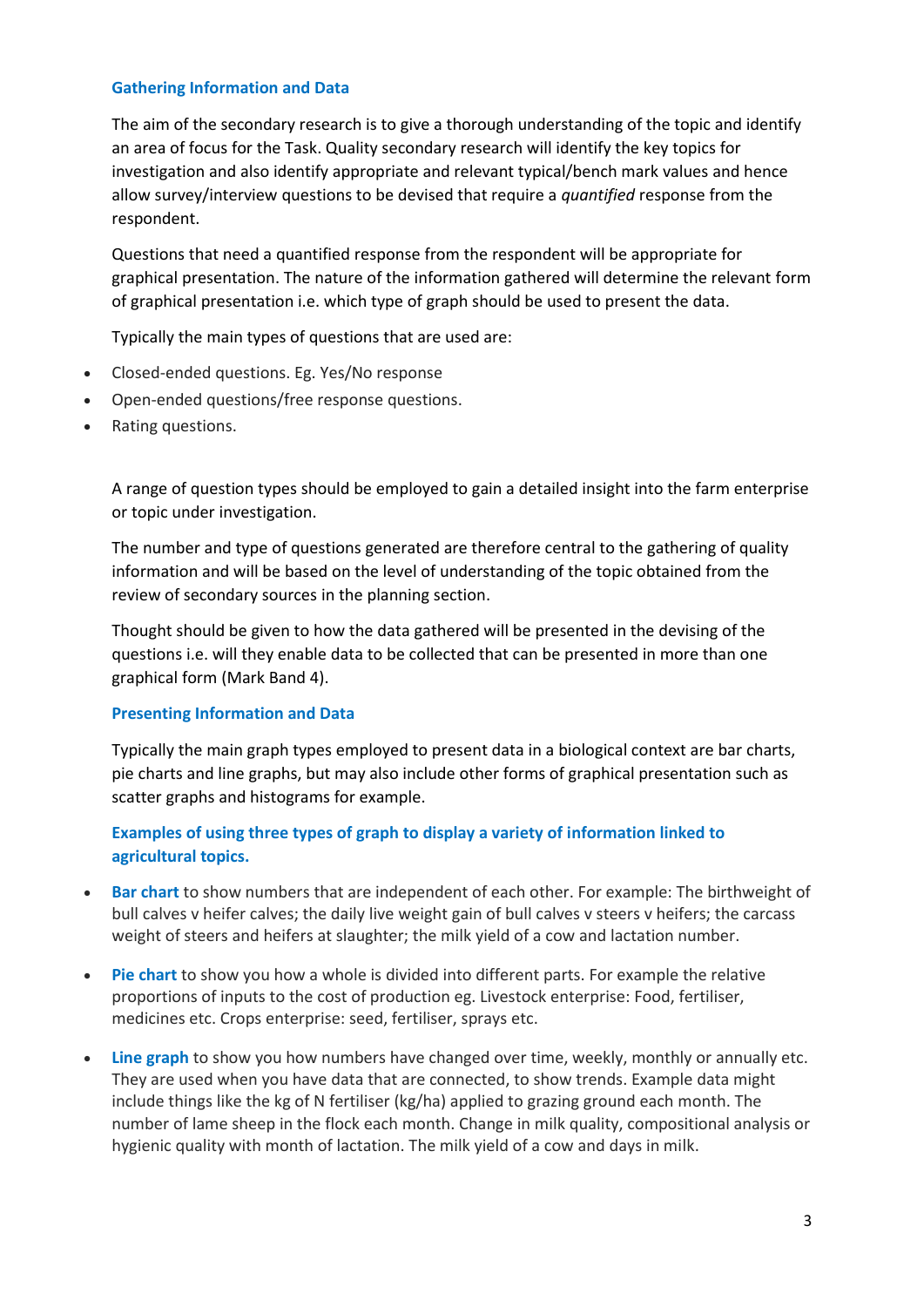#### **Questionnaire Design: Example topics for questioning**

It is not the purpose of this guidance to be exhaustive or comprehensive in relation to the range of questions that can be asked or types of graphs that may be used but rather, to exemplify how with careful thought, questions can be asked that derive **quantitative data** that can be plotted on more than one graph type.

The following are example questions that would allow the collection of primary data from **one source**, which can be presented in various graphical forms.

## **Q1 How many of each of the following type of animals do you have on your farm?**

| Cattle_________ |  |
|-----------------|--|
| Sheep_________  |  |
| Goats________   |  |
| Poultry_______  |  |
| Horses________  |  |
| Pigs___________ |  |
| Other           |  |

This information could be plotted on a bar chart or on a pie-chart.

# **Q2a How much fertiliser do you apply in each of the following periods?**

March\_\_\_\_\_\_\_\_\_

April

 $May$ 

June

July **\_\_\_\_\_\_\_** 

August

September \_\_\_\_\_\_

This information could be plotted on line graph to show the change in fertiliser application over time.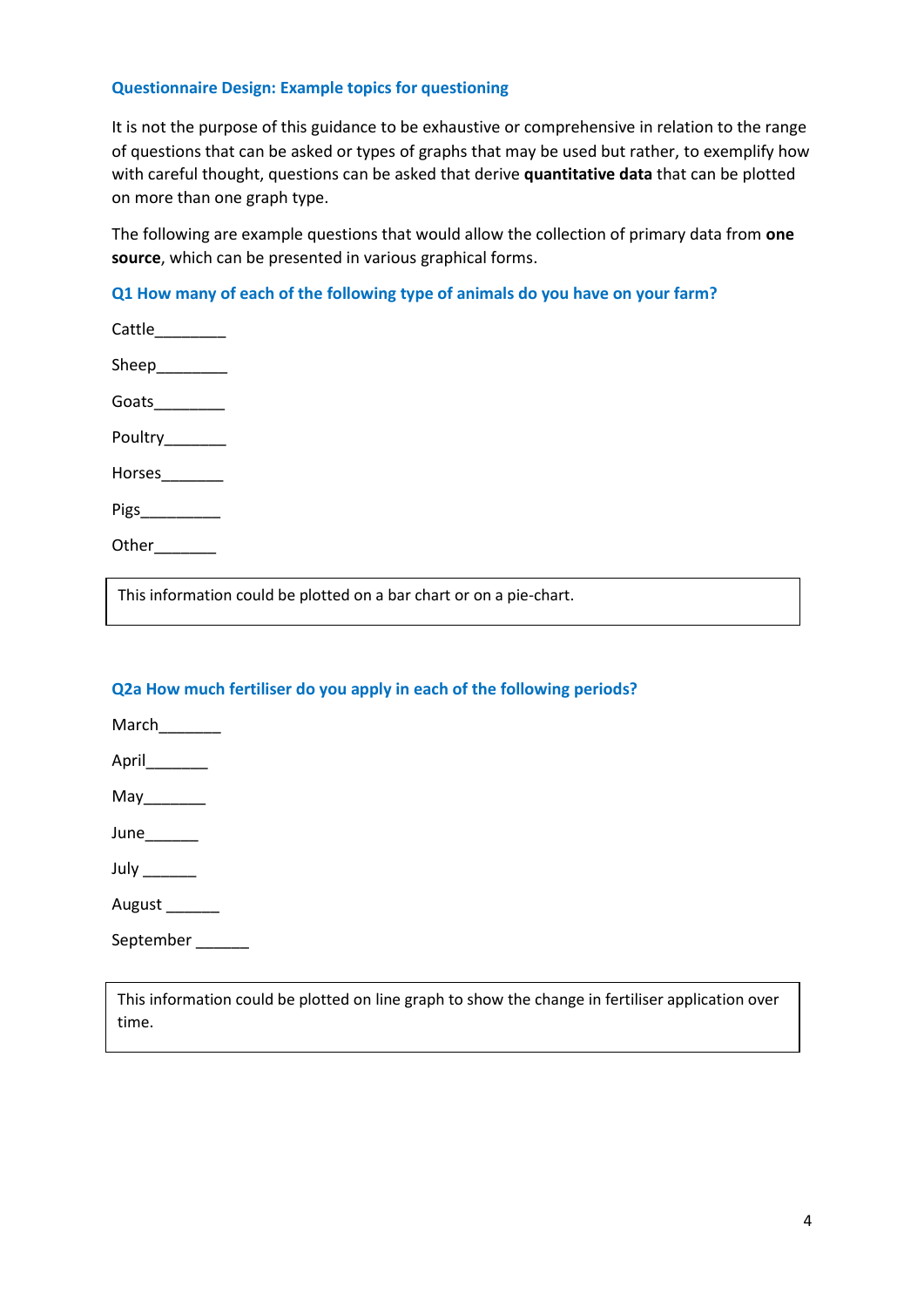#### **Q2b What is the % nutrient composition of the main fertiliser you use?**

 $N_{\_\_\_\_\_\$ 

 $P_{\perp}$ 

 $K$ <sub>\_\_\_\_\_</sub>

This information could be plotted on a bar chart or on a pie-chart.

## **Q3 What was the average milk yield on your farm on each of the following months in 2019?**

 $Jan$ 

March\_\_\_\_\_\_

 $May$ 

July\_\_\_\_\_\_\_

September\_\_\_\_\_\_

November\_\_\_\_\_\_\_\_

This information could be plotted on line graph to show how the milk yield changed over time.

## **Q4 a How many acres of the following crops do you grow on your farm?**

Grass \_\_\_\_\_

Vegetables \_\_\_\_

Fruit  $\_\_$ 

Oats\_

Wheat \_\_\_\_

Maize \_\_\_\_

Barley \_\_\_\_

Other \_\_\_\_ please specify \_\_\_\_\_\_\_\_\_\_\_\_\_\_\_\_\_\_\_\_\_\_

This information could be plotted on a bar chart or on a pie-chart.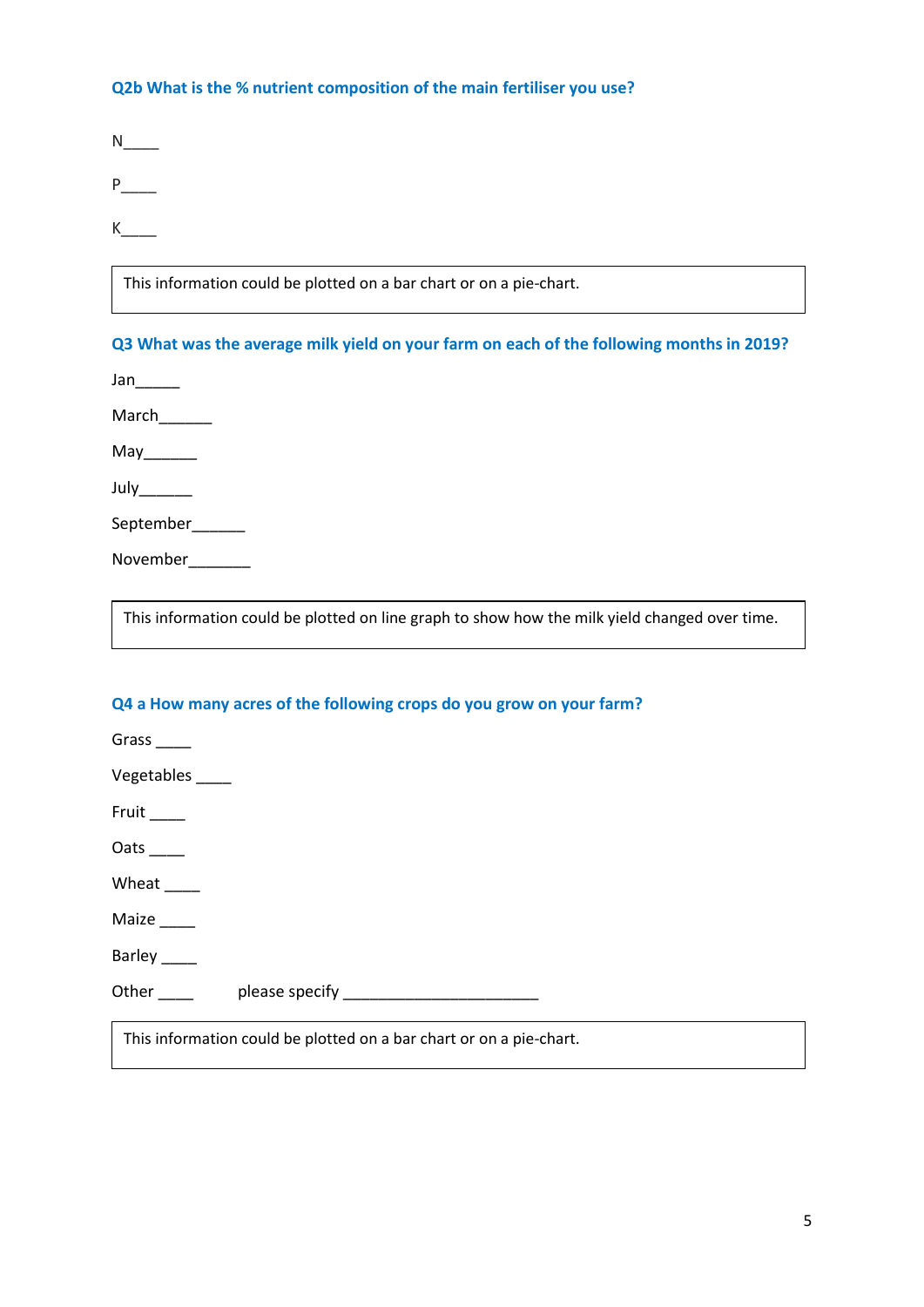#### **Q5 What was the total crop yield on your farm in the following years?**

2019 \_\_\_

2018 \_\_\_

2017 \_\_\_

2016 \_\_\_

2015 \_\_\_

This information could be plotted on a line graph to show change in yield over time. Alternatively, the question could focus on the yields of individual crops, allowing several plot lines on the one graph.

## **Q5 a Do you vaccinate your cattle against any of the following diseases? (circle your response)**

- Ringworm Y/N
- Pneumonia Y/N
- Blackleg Y/N
- BVD Y/N

## **Q5 b What is the yearly cost of vaccinating your cattle against each of the following diseases?**

Ringworm \_\_\_\_\_ Pneumonia \_

Blackleg

BVD \_\_\_\_\_

This information could be plotted on a bar chart.

The questions used should be written in light of the candidates own secondary research. They should be related to area of focus and tailored to the farm enterprise type being examined.

The **Appendix** at the end of the document gives some example areas of focus in Task 2s that would enable presentation of data in various graphical forms. These could be used by the teacher as a basis of discussion when candidates come to think about how they will approach their questions for future titles.